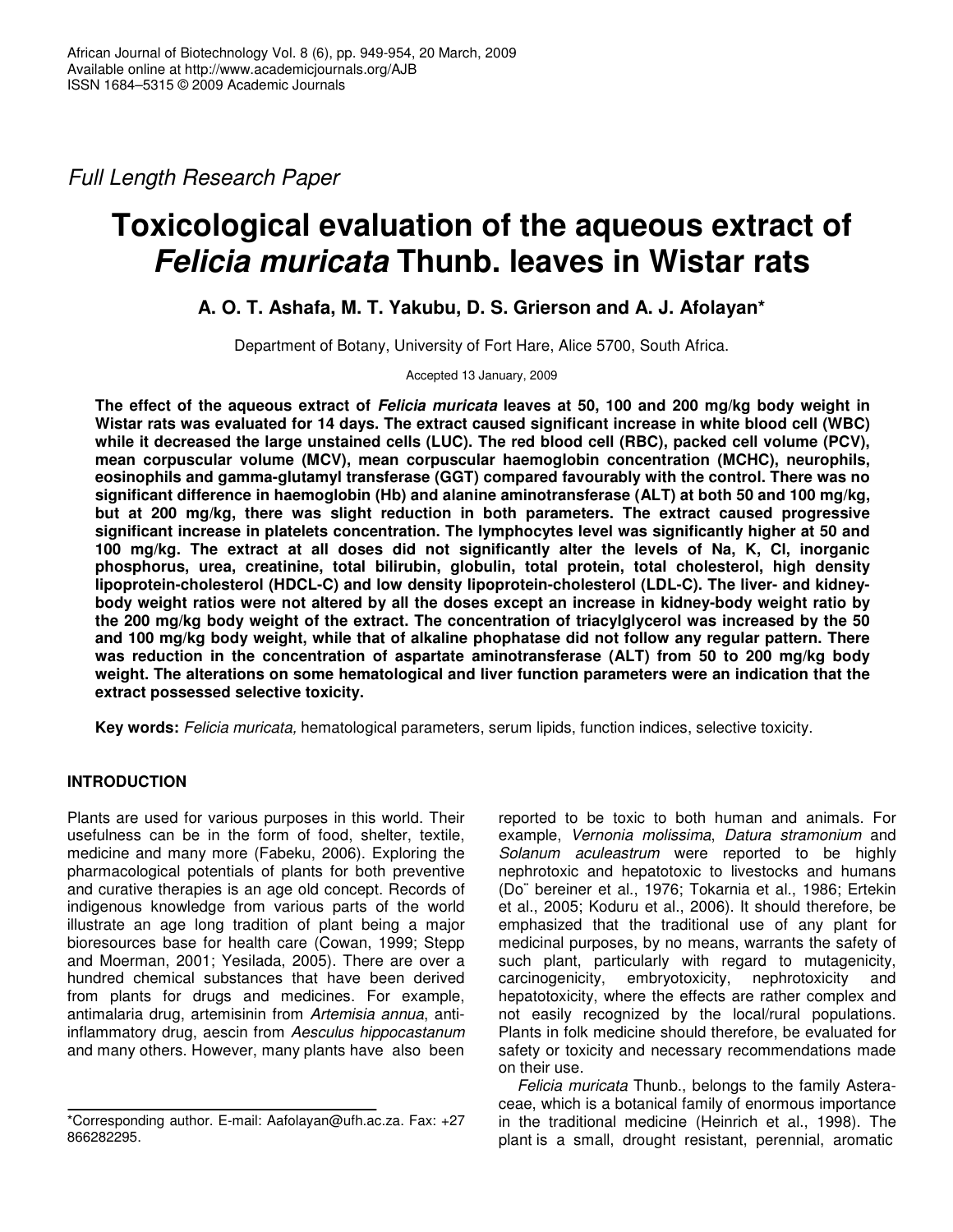herb growing up to 0.2 m in height. In the Eastern Cape Province of South Africa, the rural dwellers use the species in the management of headache, pains, inflammation (Hutching, 1989a, b; Hutchings and Van Staden, 1994), as well as stomach, catarrh and cancer. According to McGaw et al. (1997), aqueous extracts from the plant showed 80 - 90% inhibitory activity against cyclooxygenase, an important enzyme in the prostaglandin biosynthesis pathway. *In vitro* studies of the extracts and essential oil from this herb have implicated the plant in the possession of strong antibacterial and antifungal activities (Ashafa et al., 2008a,b). Notwithstanding the widespread use of infusions, decoctions and poultices of *F. muricata* in the South African folk medicine, no study on the toxic effects of these preparations has been carried out before the commencement of this project. This study was therefore, undertaken to evaluate the toxic effect of the aqueous extract of *F. muricata* leaves.

## **MATERIALS AND METHODS**

#### **Plant material and authentication**

The plant species was collected in March, 2008 from a single population of *F. muricata* growing within the premises of Alice campus of the University of Fort Hare, South Africa. The species was authenticated by Mr Tony Dold, Selmar Schonland Herbarium, Rhodes University, South Africa. A voucher specimen (AshMed.2008/2) was prepared and deposited in the Giffen Herbarium of University of Fort Hare.

#### **Experimental animals**

Twenty male Wistar rats weighing between 200 and 230 g were obtained from the Animal House of the Agricultural and Rural Development Research Institute (ARDRI), University of Fort Hare. The rats were housed in polypropylene cages placed in wellventilated house conditions (temperature  $23 \pm 1$  °C, photoperiod: 12 h natural light and 12 h dark; humidity, 45 - 50%). They were maintained on Balance Trusty Chunks (Pioneer Foods (Pty) Ltd, Huquenot, South Africa) and tap water *ad libitum.* The study was carried out after the approval from the ethical committee on animal use and care of University of Fort Hare.

#### **Assay kits and chemical reagents**

The assay kits for creatinine, urea, calcium, sodium, magnesium, potassium, phosphorus, albumin, bilirubin, alkaline phosphatase, gamma glutamyl transferase, alanine and aspartate aminotransferases were obtained from Roche Diagnostic GmbH, Mannhein, Germany.

#### **Preparation of extract**

The leaves of *F. muricata* were carefully rinsed under running tap water, oven dried at 40°C and later pulverized before extraction. Powdered plant material (150 g) was extracted in water for 48 h on an orbital shaker (Stuart Scientific Orbital Shaker, UK). The extract was filtered through Whatman no. 1 filter paper and freeze-dried using Savant Refrigerated Vapor Trap, (RVT4104, USA). This was

later reconstituted in distilled water to give the required doses of 50, 100 and 200 mg/kg respectively.

#### **Animal grouping and extract administration**

The animals were grouped into four consisting of five rats each. Group A (control) received orally, 0.5 ml of distilled water for 14 days while Groups B, C and D were treated like the control except that they received 50, 100 and 200 mg/kg body weight of the plant extract. The extract and distilled water were administered daily between 1000 – 1030 h using metal oropharyngeal cannula.

#### **Preparation of serum**

The method described by Yakubu et al. (2005), was adopted for the preparation of the serum. Briefly, under ether anaesthesia, the neck area of the rats was quickly shaved to expose the jugular veins. The veins after being slightly displaced (to avoid contamination with interstitial fluid) were cut with sterile scapel blade and an aliquot of the blood was collected into BD vacutainer sample bottles for the haematological analysis. The remainder was allowed to clot for 10 min at room temperature, and then centrifuged at 1282  $g \times 5$  min using Hermle Bench Top Centrifuge (Model Hermle Z300, Hamburg, Germany). The sera were used within 12 h of preparation for the various biochemical assays. The liver and the kidney were thereafter removed from the animals and weighed for the determination of the organ-body weight ratio.

#### **Determination of biochemical parameters**

Adopting the method of Tietz et al. (1994), the levels of creatinine, uric acid, calcium, chloride, sodium and potassium ions, phosphorus and urea were determined. Cholesterol, LDL-C, HDL-C, triglyceride, albumin, bilirubin (total and conjugated), total protein, alkaline phosphatase, gamma glutamyl transferase, alanine and aspartate aminotransferases were determined in the serum using assay kits from Roche Diagnostics, GmbH, Mannhein, Germany on Roche modular (model P800) Mannhein, Germany. The atherogenic index was computed from the formular given by Panagiotakos et al. (2003). The Advia 2120 (Bayer, Germany) was used for the determination of hematological parameters.

#### **Statistical analysis**

Data were expressed as means of five replicates  $\pm$  SD. They were subjected to one way ANOVA and means were separated by the Duncan Multiple Range Test. Percentage data were transformed to arcsine before analysis. Significant levels were tested at 5%.

# **RESULTS**

The extract from the leaves of *F. muricata* at 50, 100 and 200 mg/kg body weight showed significant increase only in WBC. In contrast, there was significant decrease in the LUC at all the doses investigated. While the levels of RBC, PCV, MCV, MCH, MCHC, neutrophils and eosinophils were not significantly altered, there was dose specific effect on Hb, platelets, monocytes and lymphocytes. The highest dose (200 mg/kg body weight) decreased the Hb and platelets. In contrast, the 50 and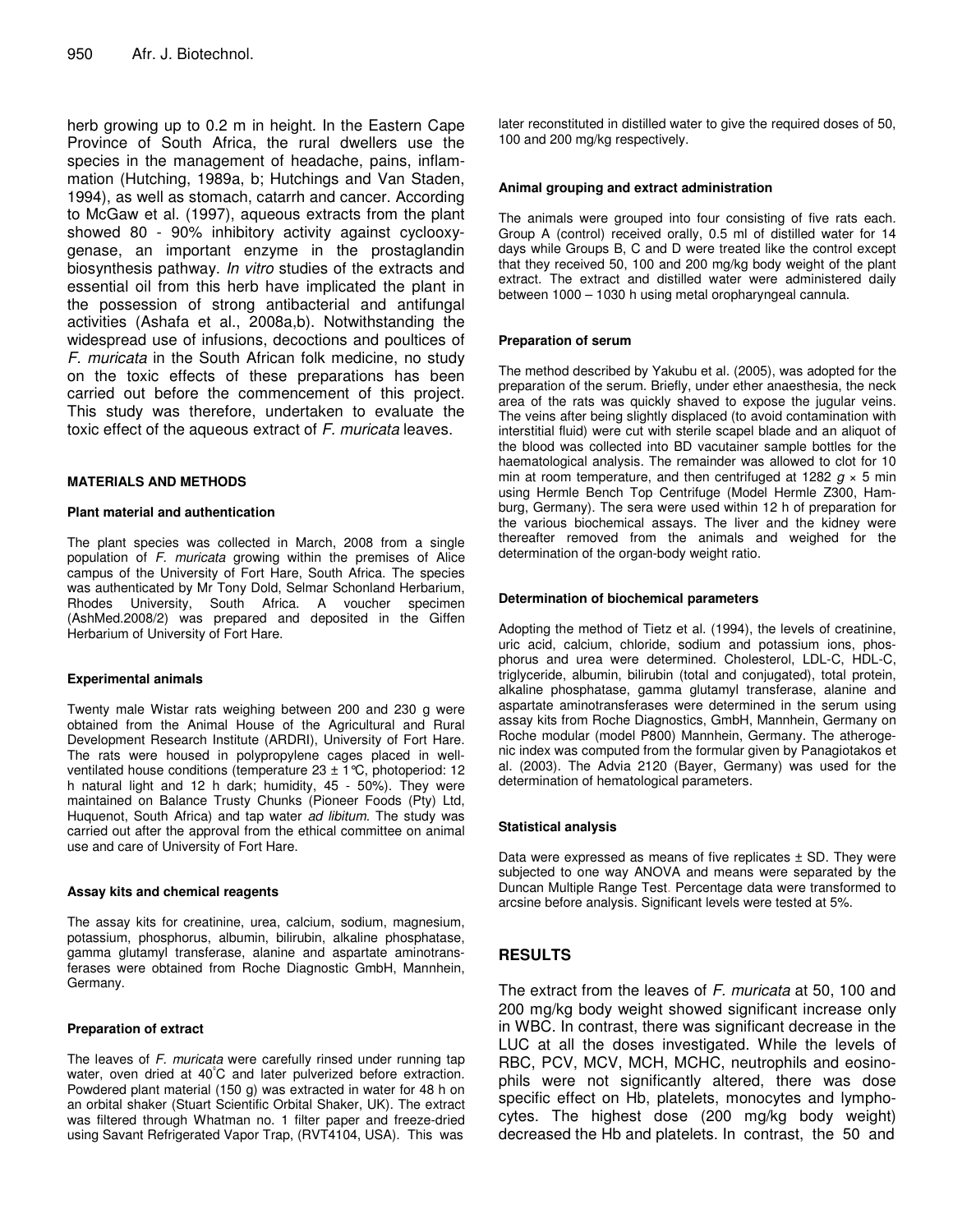| Haematological      | Extract (mg/kg body weight)   |                    |                                |                                 |  |
|---------------------|-------------------------------|--------------------|--------------------------------|---------------------------------|--|
| parameters          | Control                       | 50                 | 100                            | 200                             |  |
| WBC (x $10^9$ /l)   | $7.246 \pm 0.85^a$            | 11.52 ± $0.88^b$   | $11.37 \pm 0.88^b$             | $10.81 \pm 0.59^{\circ}$        |  |
| RBC $(x 10^{12}/I)$ | $9.19 \pm 0.29^a$             | $8.51 \pm 0.28^a$  | $9.04 \pm 0.57^{\text{a}}$     | $8.00 \pm 0.44^a$               |  |
| $Hb$ (g/dl)         | $16.08 \pm 0.41^a$            | $15.12 \pm 0.47^a$ | $15.74 \pm 1.0^a$              | $13.55 \pm 0.49^b$              |  |
| <b>PCV</b> (I /I)   | $0.528 \pm 0.02^a$            | $0.496 \pm 0.03^a$ | $0.51 \pm 0.03^a$              | $0.48 \pm 0.01$ <sup>a</sup>    |  |
| MCV (fl)            | $57.4 \pm 1.27a$              | $59.3 \pm 1.26^a$  | 56.54 $\pm$ 2.05 <sup>a</sup>  | $57.85 \pm 2.04^a$              |  |
| $MCH$ (pg)          | $17.5 \pm 0.42^a$             | $17.78 \pm 0.49^a$ | $17.42 \pm 0.73^a$             | $18.2 \pm 0.67$ <sup>a</sup>    |  |
| MCHC (g/dL)         | $30.48 \pm 0.26^a$            | $30.02 \pm 0.51^a$ | $30.84 \pm 0.39^a$             | $30.18 \pm 0.70^a$              |  |
| <b>RCW</b> (%)      | $12.46 \pm 0.65^a$            | $13.34 \pm 1.04^a$ | $12.52 \pm 0.58^a$             | $12.18 \pm 0.32^a$              |  |
| Platelet $(x109/I)$ | $913.8 \pm 7.69^a$            | $968.8 \pm 9.63^b$ | $1075.6 \pm 8.82$ <sup>c</sup> | $1097.25 \pm 8.27$ <sup>c</sup> |  |
| Neutrophils (%)     | $3.72 \pm 0.68^a$             | $3.72 \pm 1.30^a$  | $3.7 \pm 1.81^a$               | $4.1 \pm 1.69^a$                |  |
| Monocytes (%)       | $37.36 \pm 1.49^a$            | $27.96 \pm 3.70^b$ | $33.66 \pm 1.04^a$             | $43.05 \pm 5.07^c$              |  |
| Lymphocytes (%)     | 46.64 $\pm$ 2.67 <sup>a</sup> | $58.34 \pm 6.31^b$ | $53.8 \pm 2.41^b$              | $45.2 \pm 4.19^a$               |  |
| LUC (%)             | $11.32 \pm 1.86^a$            | $9.98 \pm 1.61^b$  | $8.04 \pm 0.13^b$              | $6.88 \pm 0.86^{\circ}$         |  |
| Eosinophils (%)     | $0.56 \pm 0.07^a$             | $0.58 \pm 0.02^a$  | $0.58 \pm 0.01^a$              | $0.53 \pm 0.01^a$               |  |
| Basophils (%)       | $0.42 \pm 0.03^a$             | $0.34 \pm 0.09^b$  | $0.26 \pm 0.01^{\circ}$        | $0.25 \pm 0.06^{\circ}$         |  |

**Table 1.** Effects of aqueous extract of *F. muricata* leaf on the haematological parameters of Wistar rats.

 $n = 5$ ,  $\overline{X} \pm$  S.D. Means with the same letter across the rows are not significantly different (P > 0.05). WBC, White blood cell; RBC, red blood cell; PCV, packed cell volume; Hb, hemoglobin; MCV, mean corpuscular volume; MCHC, mean corpuscular hemoglobin concentration; LUC, large unstained cells

100 mg/kg body weight increased the lymphocyte level. The monocyte did not show any definite pattern as the blood index was decreased at 50 mg/kg body weight, whereas the 200 mg/kg significantly increase the monocyte level (Table 1).

Extract administration at all the doses did not significantly affect the serum concentrations of sodium, potassium, calcium, chloride, inorganic phosphorus, uric acid, urea and creatinine. Similarly, the total bilirubin, albumin, globulin and total protein and  $\gamma$ -glutamyl transferase activity were not significantly different from the control. Whereas the 50 mg/kg body weight produced reduction in conjugated bilirubin, the liver function index was elevated by the 100 mg/kg body weight of the extract (Table 2). There was increase in the activity of alkaline phosphatase at 50 mg/kg body weight of the extract; the 100 mg/kg body weight produced significant reduction. The activity of alanine aminotransferase was not affected except at 200 mg/kg body weight of the extract where it was increased. Generally, the extract produced decrease in aspartate aminotransferase activity (Table 2).

The extract of *F. muricata* did not produced any significant change in the serum total cholesterol, HDL-C and LDL-C of the Wistar rats, whereas the concentration of triacylglycerol increased by the 50 and 100 mg/kg body weight of the extract (Table 3).

The extract at all the doses investigated did not produce any significant change in the liver-body weight ratio (Figure 1). Similarly, there was no significant effect on the kidney-body ratio in the 50 and 100 mg/ml of the extract, whereas, the 200 mg/kg body weight dose increased the weight ratio (Figure 1).

## **DISCUSSION**

Assessment of hematological parameters can be used to determine the extent of deleterious effect of foreign compounds including plant extracts on the blood constituents of an animal. It can also be used to explain blood relating functions of chemical compounds/plant extract (Yakubu et al., 2007).

The increase in WBC by the extract of *F. muricata* at all the doses (50, 100 and 200 mg/kg body weight) may indicate boost in the immune system (Yakubu et al., 2007). However, the non-significant effect of the extract on RBC, PCV, MCV, MCH and MCHC might be due to the fact that there was no destruction of matured red blood cells. The dose specific effect of the extract on Hb, platelets, monocytes and lymphocytes of the animals are indications of selective and localized toxicity. The decrease in Hb and platelets observed with the highest dose of 200 mg/kg, body weight may adversely affect the oxygen-carrying capacity of the blood (McLellan et al., 2003). The reduction in platelet level may equally have adverse effect on thrombopoietin (Li et al., 1999). The increase in the level of lymphocytes, the main effector cells of the immune system by the extract, may suggest stimulation of the immune system (McKnight et al., 1999; Yakubu et al., 2007). The non-definite pattern shown by the extract on the monocyte further supports the selective and localized effect on these blood parameters.

According to Moore and Dalley (1999), an increase in organ-body weight ratio is an indication of inflammation while a reduction in the same parameter can be adduced to cellular constriction. Therefore, the non-effect of the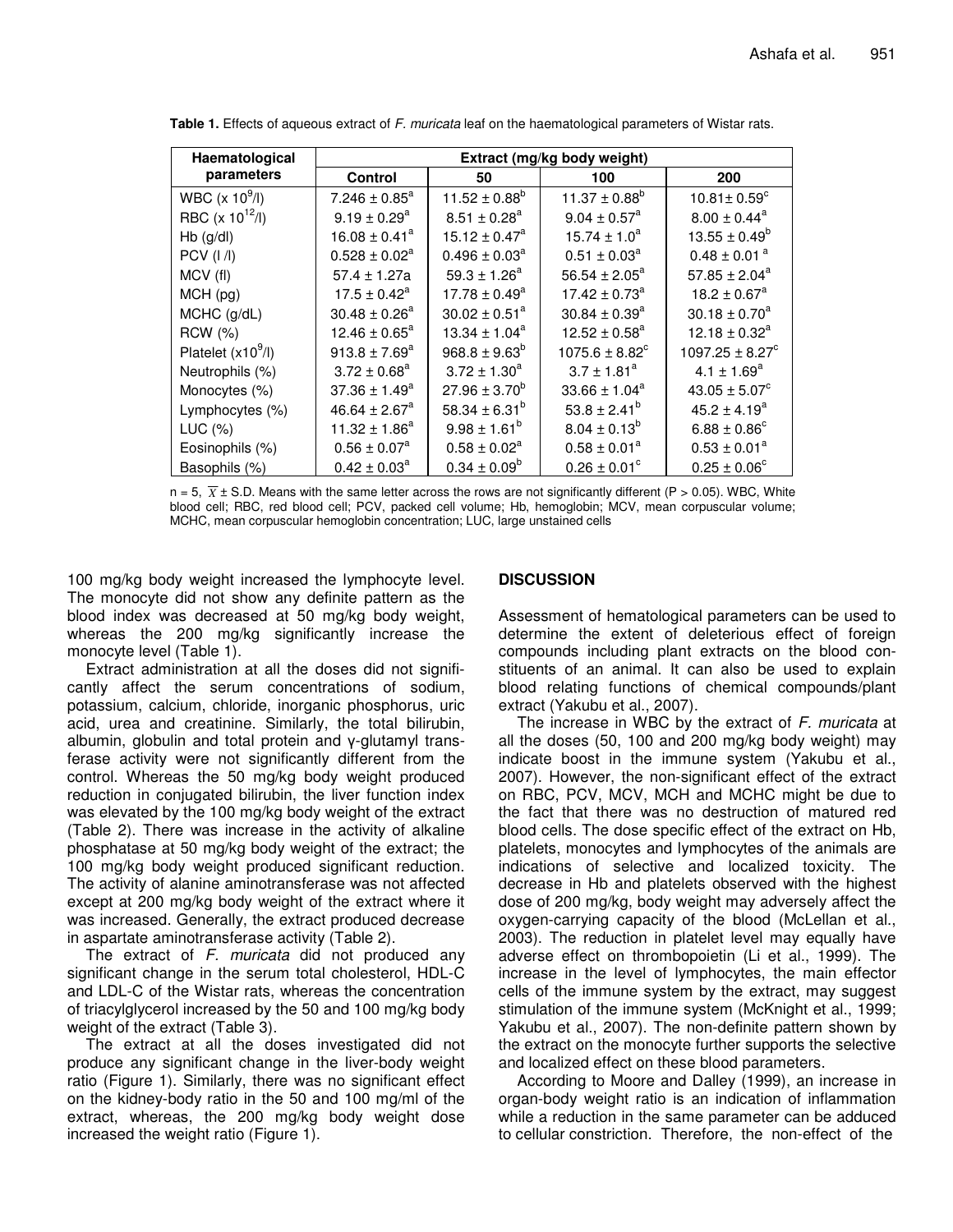|                                  | Extract (mg/kg body weight)   |                              |                               |                              |
|----------------------------------|-------------------------------|------------------------------|-------------------------------|------------------------------|
| <b>Parameters</b>                | Control                       | 50                           | 100                           | 200                          |
| Sodium (mmol/l)                  | $134.6 \pm 0.89$ <sup>a</sup> | $135.2 \pm 1.92^a$           | $134.2 \pm 2.17^a$            | $135.75 \pm 0.96^a$          |
| Potassium (mmol/l)               | $6.14 \pm 0.28$ <sup>a</sup>  | $5.88 \pm 0.46^a$            | $6.12 \pm 0.18^a$             | $6.45 \pm 0.45^a$            |
| Chloride ( mmol/ I)              | $105 \pm 2.24^a$              | $102.6 \pm 1.14^a$           | $106.6 \pm 0.55^a$            | $109.25 \pm 2.22^a$          |
| Inorganic Phosphorus (mmol/l)    | $3.66 \pm 0.09^a$             | $3.48 \pm 0.04^a$            | $3.04 \pm 0.03^a$             | $3.2 \pm 0.08^a$             |
| Urea (mmol/l)                    | $5.66 \pm 0.46^a$             | $6.86 \pm 0.77^a$            | $6.58 \pm 0.31^a$             | $6.68 \pm 0.38^a$            |
| Creatinine (mmol/l)              | $45.2 \pm 2.77^a$             | $45.8 \pm 1.09^a$            | $46.00 \pm 2.18^a$            | $45.75 \pm 2.22^a$           |
| Calcium (mmol/l)                 | $2.37 \pm 0.03^a$             | $2.40 \pm 0.03^a$            | $2.37 \pm 0.05^a$             | $2.39 \pm 0.07^a$            |
| Magnesium (mmol/l)               | $1.09 \pm 0.10^a$             | $1.11 \pm 0.09^a$            | $1.06 \pm 0.07^a$             | $1.04 \pm 0.09^a$            |
| Uric acid (mmol/l)               | $0.10 \pm 0.03^a$             | $0.10 \pm 0.02^a$            | $0.10 \pm 0.02^a$             | $0.10 \pm 0.04^a$            |
| Total bilirubin (umol/l)         | $6.4 \pm 0.52$ <sup>a</sup>   | $6.4 \pm 0.52^a$             | $5.8 \pm 0.17^a$              | $6.00 \pm 0.37$ <sup>a</sup> |
| Conjugated bilirubin (µmol/l)    | $2.6 \pm 0.34$ <sup>a</sup>   | $1.6 \pm 0.55^{\rm b}$       | $3.00 \pm 0.71$ °             | $2.25 \pm 0.89^a$            |
| Albumin (mmol/l)                 | $17.4 \pm 0.89^{\text{a}}$    | $16.8 \pm 1.30^a$            | $17.60 \pm 0.07$ <sup>a</sup> | $16.5 \pm 1.00^a$            |
| Globulin (mmol/l)                | $40.6 \pm 2.51^a$             | 41 ± 2.74 $a$                | $42.8 \pm 3.63^a$             | 41 ± 2.45 $^{a}$             |
| Total protein (g/l)              | $58 \pm 1.73^{\rm a}$         | $57.8 \pm 1.78$ <sup>a</sup> | 60.4 ± 2.88 <sup>a</sup>      | $57.5 \pm 2.08^a$            |
| Alkaline phosphatase (U/L)       | 338.4 $\pm$ 7.77 <sup>a</sup> | $414 \pm 4.37^{b}$           | $295 \pm 5.02^{\circ}$        | $345.25 \pm 7.19^a$          |
| y- Glutamyl transferase (U/L)    | $5.02 \pm 0.01^a$             | $5.04 \pm 0.00^a$            | $5.01 \pm 0.01^a$             | $5.00 \pm 0.01^a$            |
| Alanine aminotransferase (U/L)   | 53.4 $\pm$ 7.83 <sup>a</sup>  | $52.8 \pm 5.12^a$            | $50 \pm 8.54^a$               | 44.5 $\pm$ 7.85 <sup>b</sup> |
| Aspartate aminotransferase (U/L) | $181.6 \pm 7.00^a$            | $157.2 \pm 9.53^b$           | 167.2 $\pm$ 8.95 $^{\circ}$   | 158.5 ±5.05 <sup>b</sup>     |

**Table 2.** Effect of administration of *F. muricata* leaf extract on liver and kidney function parameters of Wistar rats.

 $n = 5$ ,  $\overline{X} \pm$  S.D. Means with the same letter across the row are not significantly different (P > 0.05).

| Table 3. Effect of F. muricata leaf extract on serum lipid profile of Wistar rats. |  |  |  |  |  |
|------------------------------------------------------------------------------------|--|--|--|--|--|
|------------------------------------------------------------------------------------|--|--|--|--|--|

|                      | Extract (mg/kg body weight)  |                              |                              |                   |  |
|----------------------|------------------------------|------------------------------|------------------------------|-------------------|--|
| <b>Parameters</b>    | <b>Control</b>               | 50 mg/kg                     | 100 mg/kg                    | 200 mg/kg         |  |
| Cholesterol (mmol/L) | $1.16 \pm 0.27$ <sup>a</sup> | $1.28 \pm 0.84$ <sup>a</sup> | $1.10 \pm 0.16^a$            | $1.15 \pm 0.19^a$ |  |
| TAG (mmol/l)         | $1.36 \pm 0.27^a$            | $3.34 \pm 0.71^b$            | $2.00 \pm 0.58$ <sup>c</sup> | $1.83 \pm 0.62^a$ |  |
| HDL-C ( mmol/ I)     | $0.88 \pm 0.13^a$            | $0.9 \pm 0.16^a$             | $0.98 \pm 0.11^a$            | $0.93 \pm 0.22^a$ |  |
| LDL-C (mmol /l)      | $0.40 \pm 0.02^a$            | $0.44 \pm 0.02^a$            | $0.42 \pm 0.03^a$            | $0.41 \pm 0.01^a$ |  |
| Atherogenic index    | $0.45 \pm 0.001^a$           | $0.49 \pm 0.02^a$            | $0.43 \pm 0.01^a$            | $0.44 \pm 0.03^a$ |  |

 $n = 5, \overline{X} \pm S$ . Means with the same letter across the rows are not significantly different (P > 0.05).

extract on the liver-body weight ratio in this study has suggested that the extract did not cause inflammation or constriction of the hepatocyte. This may also explain the non-effect of the 50 and 100 mg/kg body weight of the extract on the kidney-body weight ratio. However, the increase in the parameter observed with the 200 mg/kg body weight may be explained by the inflammation of the nephrons.

The concentrations of total proteins, bilirubin and albumin in the serum may indicate the state of the liver and the type of damage ((Yakubu et al., 2005). The fact that the total biliruin, albumin, globulin and total protein levels were not altered by the extract suggest that the secretory function of the liver was not impaired. However, the non-definite pattern shown by the extract on the conjugate bilirubin level may be explained as adaptation by the animals to the effect of the extract.

There are many enzymes such as phosphatases, dehydrogenases and transferases that are found in the serum which did not originate from the extracellular fluid. During tissue damage, some of these biomolecules find their way into the serum, probably by leakage (Panda, 1989), through disrupted cell membranes. Serum enzyme measurement therefore, provides a valuable tool in clinical diagnosis as well as toxicity studies. The increase in serum alkaline phosphatase activity at 50 mg/kg body weight and aspartate aminotransferase activity at all the doses in this study implied cellular damage to the plasma membrane of the rats' organs. Such tissue damage also suggests that the extract is not completely safe. The reduction in the serum enzymes may imply inhibitions at the cellular level by the component of the extract.

Renal function indices are usually required to assess the normal functioning of different parts of the nephrons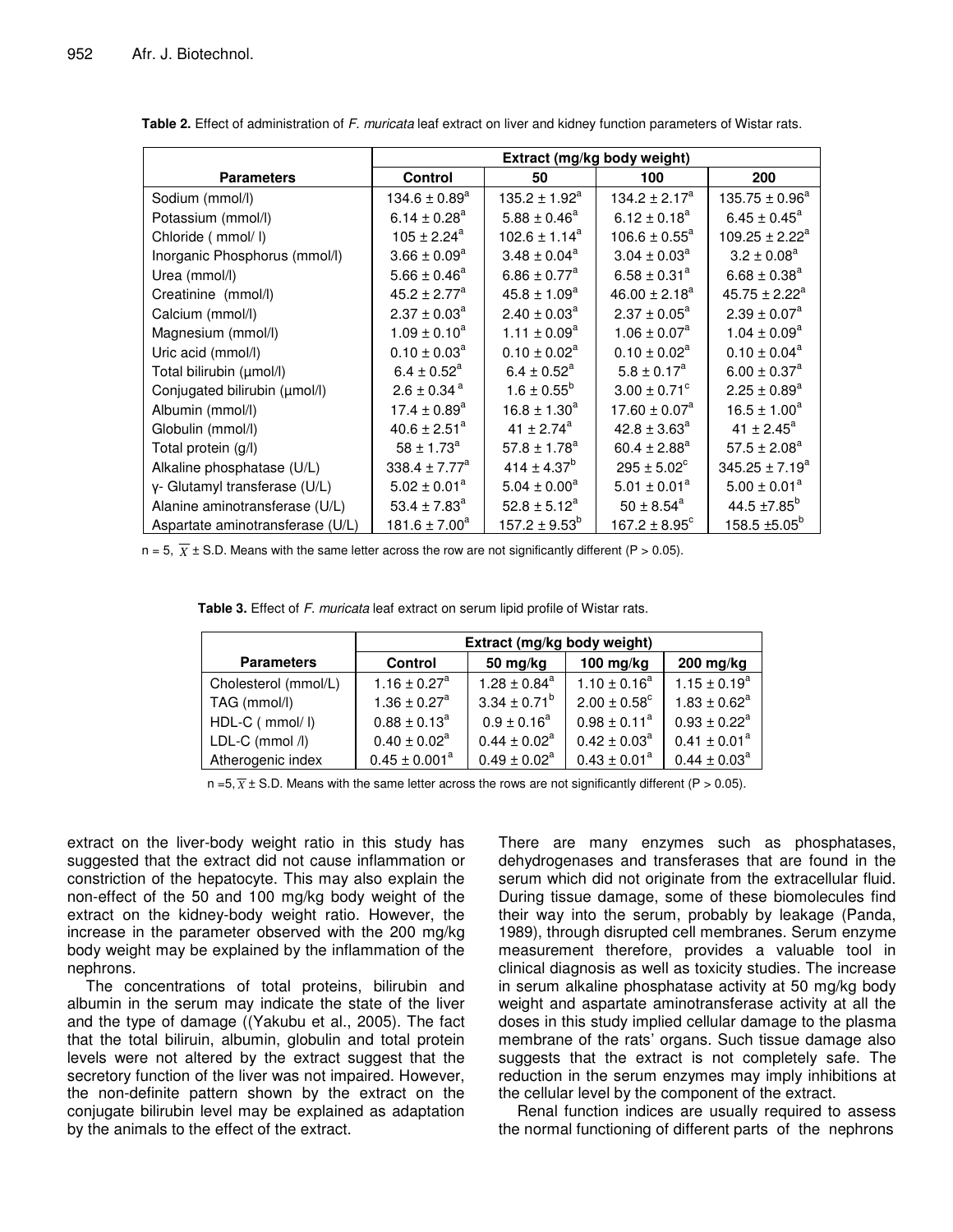

**Figure 1.** Effect of extract of *F. muricata* on organ-body ratio of Wistar rats.

(Abolaji et al., 2007). Similarly, the serum concentrations of electrolytes, urea, uric acid and creatinne could give an insight into the effect of a compound/plant extract on the tubular and or glomerular part of the kidney. Therefore, the non effect of the extract of *F. muricata* at all the doses investigated on the renal function indices may suggest that the normal functioning of the nephrons at the tubular and glomerular levels were not affected.

Alterations in the concentration of major lipids such as cholesterol, high-density lipoprotein cholesterol, lowdensity lipoprotein cholesterol and triacylglycerol can give useful information on lipid metabolism and predisposition of the heart to atherosclerosis and its associated coronary heart diseases (Yakubu et al., 2008; Rang et al., 1995). The non effect of the extract on the serum cholesterol concentration may be explained by nonimpairment in the biosynthesis of cholesterol. Triacylglycerols are the storage form of fatty acid. The increase in the serum lipid at 50 and 100 mg/kg body weight of the extract may be attributed to accelerated lypolysis (Rang et al., 1995). This may imply depletion in the storage of fatty acids. HDL-C is known to have anti-atherogenic properties. The non-effect of the extract on HDL-C may imply that the anti-atherogenic property was not altered. LDL-Cs are primary carriers of plasma cholesterol which build up slowly in the walls of the arteries feeding the heart and the brain. As a result, it forms plaque that clots the arteries thereby causing atherosclerosis. The non significant effect of the extract on this serum parameter could imply that the extract may not predispose the heart to atherosclerosis. This is because the atherogenic index, a useful indicator of cardiovascular disease (Panagiotakos et al., 2003), was not altered in this study. It is inferred that the extract may not predispose the animals to atherosclerosis and its associated cardiovascular diseases despite the alterations in the serum triacylglycerol concentration.

This study has shown that *F. muricata* leaf extract possesses some slight toxicity and may not be completely safe for oral remedies.

# **ACKNOWLEDGEMENTS**

The authors acknowledge the National Research Foundation of South Africa and Govan Mbeki Research and Development Centre of the University of Fort Hare.

#### **REFERENCES**

- Abolaji AO, Adebayo AH, Odesanmi OS (2007). Effect of ethanolic extract of *Parinari polyandra* (Rosaceae) on serum lipid profile and some electrolytes in pregnant rabbits. Res. J. Med. Plant., 1: 121- 127.
- Ashafa AOT, Grierson DS, Afolayan AJ (2008a). Antimicrobial activity of extracts from *Felicia muricata* Thunb. J. Biol. Sci. 8: 1062-1066.
- Ashafa AOT, Grierson DS, Afolayan AJ (2008b). Composition and antibacterial activity of essential oil from *Felicia muricata* leaves. J.
- Biol. Sci. 8: 784-788.<br>Cowan MM (1999). Plants products antimicrobial agents, Clin.Microbial.Rev. 14: 564-582.
- Do bereiner J, Tokarnia CH, Purisco E (1976). *Vernonia molissima*, planta to´ xica responsa´vel por mortandades de bovinos no sul de Mato Grosso. *Pesquisa Agropecua´ria Brasileira*, Se´rie Veterina´ria*,* 11: 49-58.
- Ertekin V, Selimoglu MA, Altinkaynak S (2005). A combination of unusual presentations of *Datura stramonium* intoxication in a child: Rhabdomyolysis and fulminant hepatitius. J. Emerg. Med. 28: 227- 228.
- Fabeku O (2006). Traditional Med: The Arts, Ways and Practice. In: Outlines and pictures of medicinal plants from Nigeria, Odugbemi T (Ed.). University of Lagos Press, Nigeria p. 13-20.
- Heinrich M,Robles M,West JE,Ortiz de Montellano BR,Rodriguez E (1998). Ethnopharmacology of Mexican Asteraceae (Compositae). Ann. Rev. Pharmacol. Toxicol. 38: 539-565.